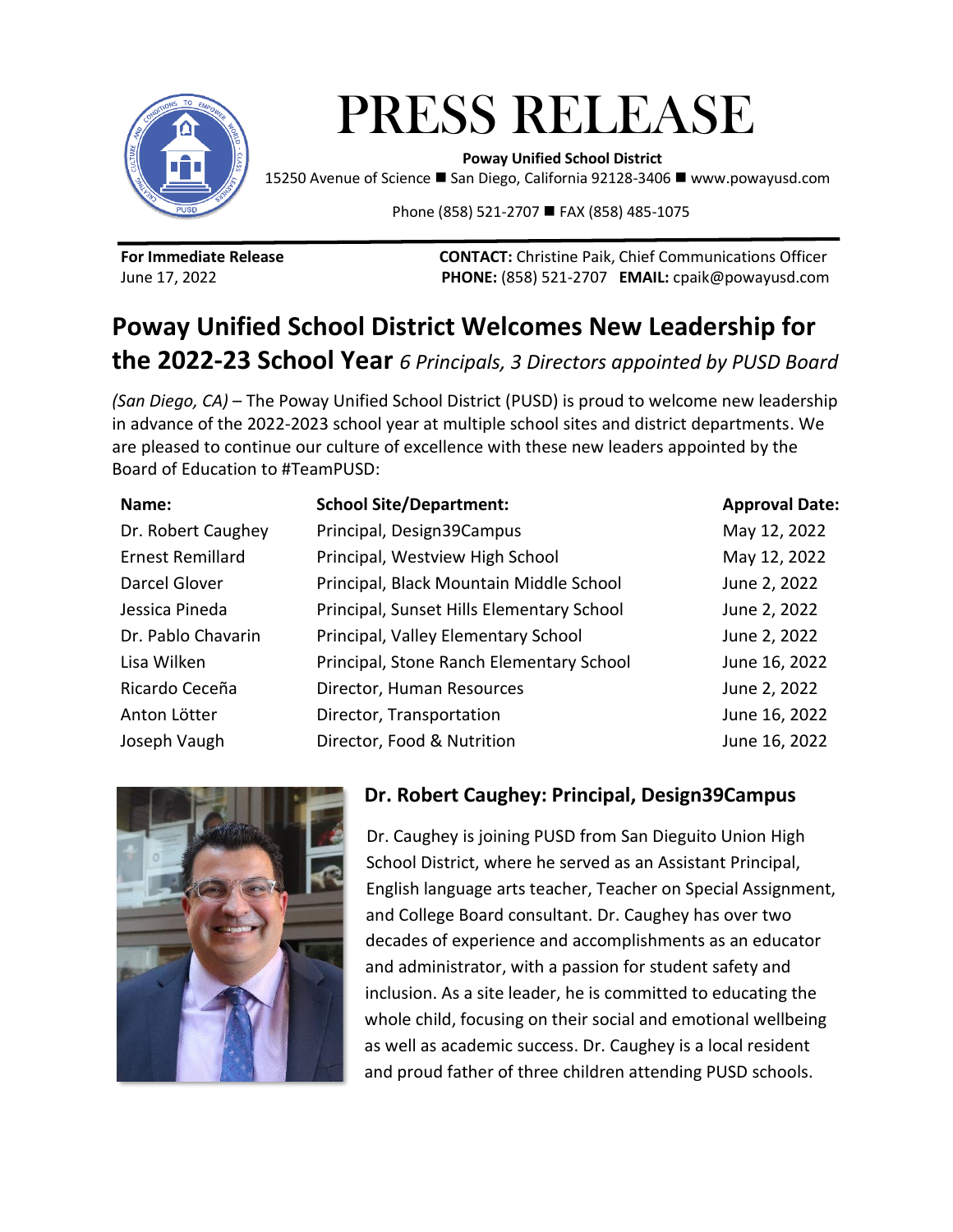

#### **Ernest Remillard: Principal, Westview High School**

Mr. Remillard is joining Westview High School from Design39Campus, where he served as Principal for one year. Prior to that he was an administrator and teacher for the past 17 years in the San Diego Unified School District (SDUSD), including Principal at Mission Bay High School, an International Baccalaureate World School. He brings a strong drive for equity and excellence in the classroom, and a passion for connecting students with real-world learning experiences and establishing pathways that enhance student learning opportunities and career readiness.



### **Darcel Glover: Principal, Black Mountain Middle School**

Mr. Glover is coming to Black Mountain Middle School from Westview High School, where he has served as an Assistant Principal since 2018. Prior to that, he was an Assistant Principal in Lemon Grove as well as an Engineering Teacher and Athletic Director. Mr. Glover is passionate about STEM education and creating authentic relationships with the school community to empower student voices through the discovery of each student's personal passion, self-identity, and career and college aspirations.



#### **Jessica Pineda: Principal, Sunset Hills Elementary**

Ms. Pineda is excited to be returning home to San Diego from the East coast, where she has been serving as Assistant Principal at Waxpool Elementary School in Ashburn, Virginia. She has been serving in administrative roles since 2016, including Instructional Facilitator at elementary and middle school levels. She is an advocate for collaborative and engaging learning environments for both students and staff, and she is excited to work alongside the Seagull staff to promote the growth of all students.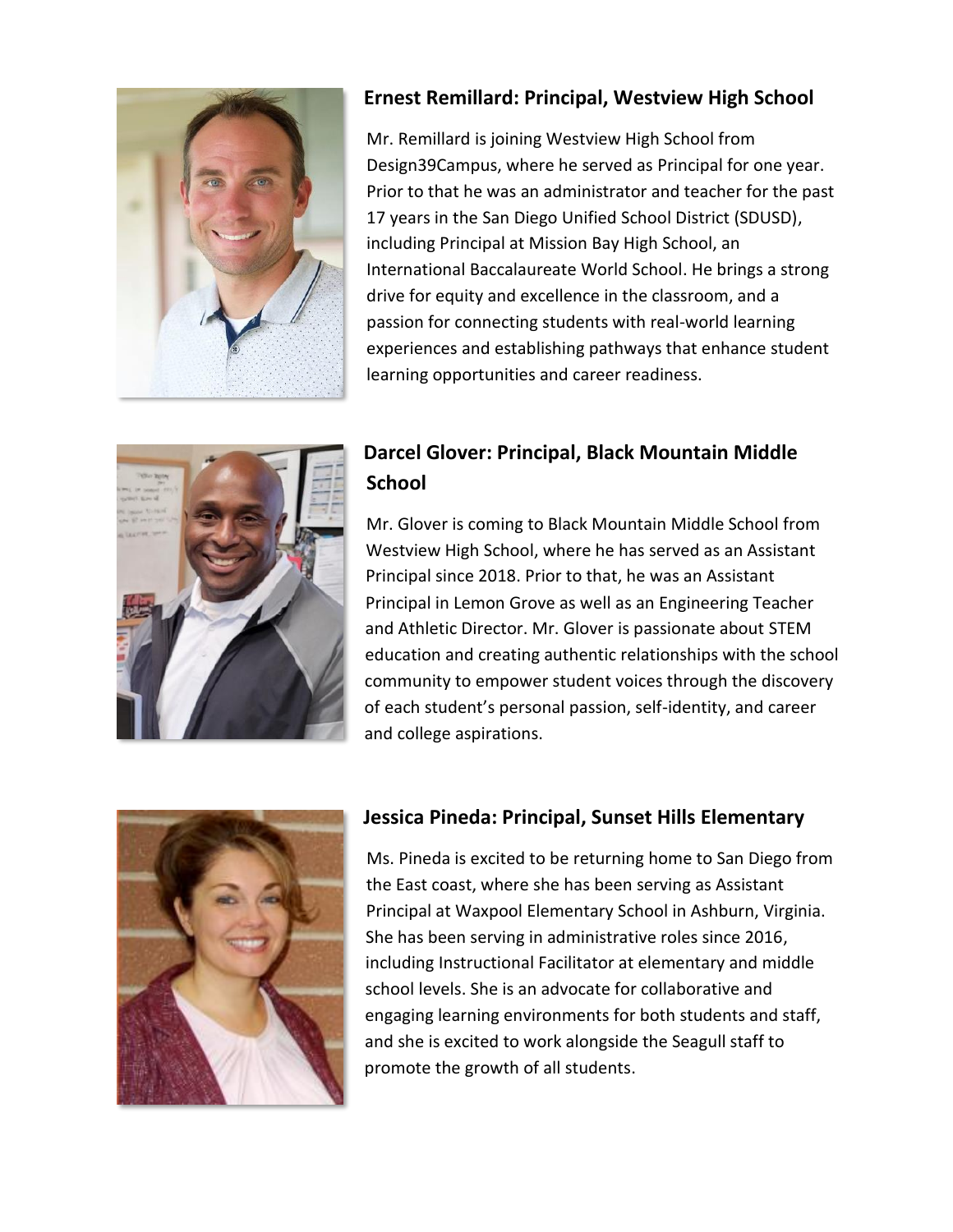

#### **Pablo Chavarin: Principal, Valley Elementary**

Dr. Chavarin is an experienced and respected educator and administrator in PUSD. He has served as the Assistant Principal at Bernardo Heights Middle School since 2017, and prior to that was a teacher and teacher on special assignment for 13 years at Monterey Heights Elementary School in the Lemon Grove School District. Dr. Chavarin is passionate about building positive relationships with students and meeting diverse student needs. Additionally, he is bilingual in both English and Spanish, which is essential for Valley's dual immersion program.



#### **Lisa Wilken: Principal, Stone Ranch Elementary**

Ms. Wilken is an experienced and dynamic administrator in PUSD. She is joining Stone Ranch Elementary School after serving as Principal of Sunset Hills Elementary School for the past five years. Prior to that, she was the Assistant Principal at Chaparral Elementary School for two years and Del Sur Elementary School for one year. She has a passion and enthusiasm for STEM and innovation and continuing PUSD's equity work so that all students feel included, safe, and valued.



#### **Ricardo Ceceña: Director, Human Resources**

Mr. Ceceña has 26 years of experience as an educator in PUSD, serving as the Principal of Valley Elementary School for the past seven years, where he was named San Diego County Elementary School Principal of the Year by the Association of California School Administrators (ACSA). He is an effective communicator and strong team player with a proven background strengthening relationships with school personnel and leading teams with a focus on recruitment and employee performance and development. He is excited to be serving Team PUSD in this new role.